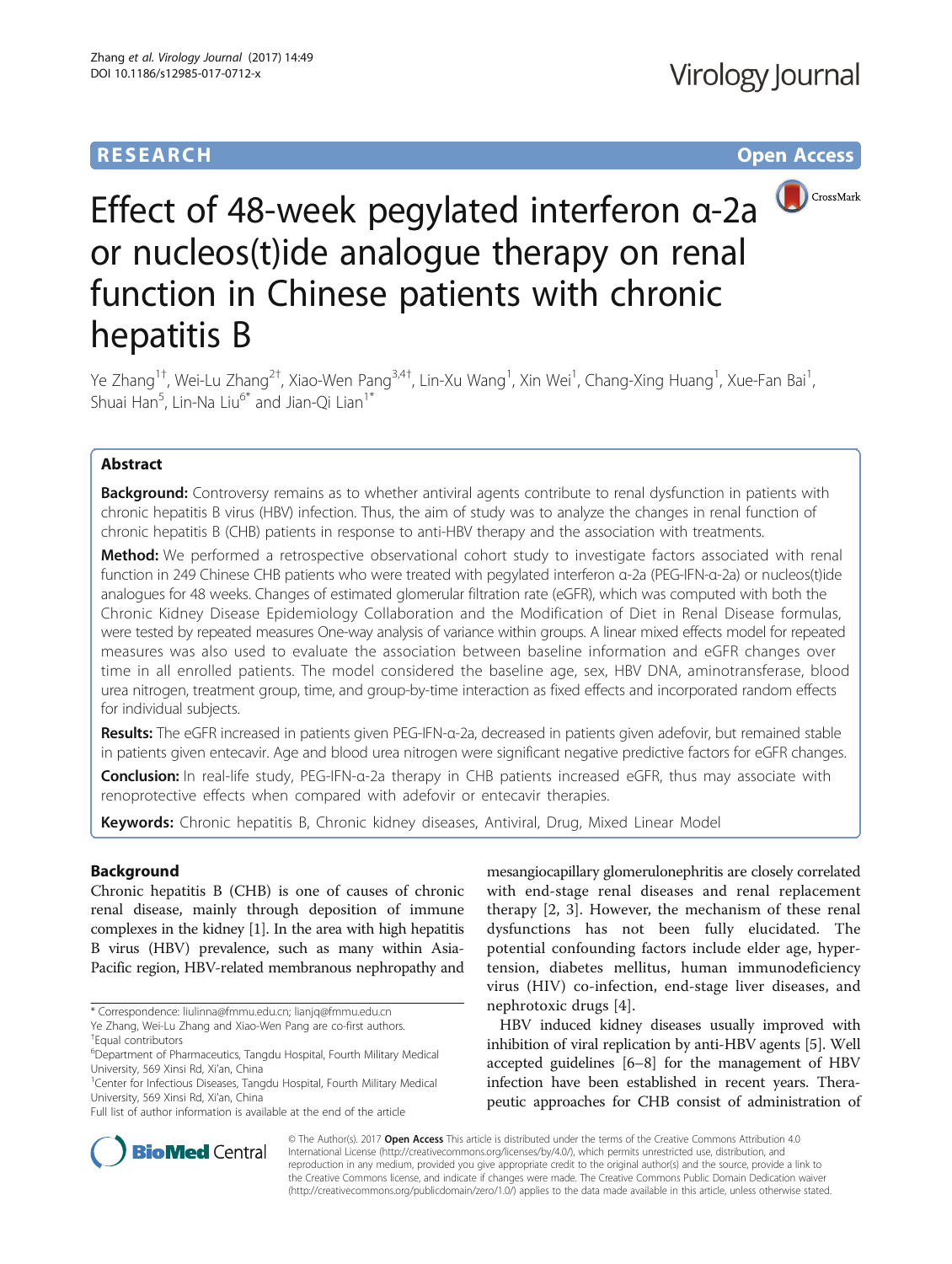interferon-α (IFN-α) or nucleos(t)ide analogues (NUCs). Five NUCs are currently available, including two nucleotide (adefovir [ADV] and tenofovir [TDF]) and three nucleoside (lamivudine [LAM], telbivudine [LdT], and entecavir [ETV]). Renal excretion with unchanged drugs is the primary route of elimination of NUCs [\[9](#page-6-0)]. Thus, all NUCs exist dose-dependent kidney toxicities by various mechanisms [[10](#page-6-0)]. ADV treatment has been previously revealed to be associated with the impairment of renal function [[11](#page-6-0)–[13\]](#page-6-0). Decrease in estimated glomerular filtration rate (eGFR) was also found in TDF and ETV-treated patients [[14\]](#page-6-0). In contrast, long-term LdT therapy was closely related to sustained improvement of renal function, particularly among patients with high risk of renal dysfunction, such as decompensated cirrhosis [[15](#page-6-0)] and combination therapy with ADV [\[16](#page-6-0)]. However, controversy remains as to safety profile with findings either an increase or a decrease in eGFR during long-term and various classes of antiviral agents in real-life study. Furthermore, few studies focus on the safe renal profile of IFN-α, especially pegylated interferon α-2a (PEG-IFN-α-2a) which was recommended as first-line antiviral drugs by National Institute for Health and Clinical Excellence. Hence, the aim of this retrospective study was to assess the renal function and antiviral efficacy under PEG-IFNα-2a and/or NUCs therapy in chronic hepatitis B. Known risk factors were also took into account to analyze the predictors for significant eGFR change.

# Methods

# Study design

We screened an integrated database which included 678 consecutive patients with chronic HBV infection who received PEG-IFN-α-2a (180 μg, subcutaneous injection weekly), ADV (10 mg, orally once daily), LdT (600 mg, orally once daily), ETV (0.5 mg, orally once daily) or combination of PEG-IFN-α-2a and ETV between December 2005 and March 2013 at a single unit in Center for Infectious Diseases, Tangdu Hospital. The enrolled patients met the following criteria: Diagnoses of CHB according to the standard of the Chinese National Program for Prevention and Treatment of Viral Hepatitis; absence of other hepatitis virus or HIV co-infection; absence of concurrently afflicted by decompensated liver cirrhosis (including ascites, hepatic encephalopathy, varicealbleeding, spontaneous bacterial peritonitis), liver failure, or hepatocellular carcinoma; absence of hypertension, diabetes mellitus, immunocompromised diseases, autoimmune diseases, solid cancer or leukemia. All patients included in this cohort underwent a follow-up evaluation every 12 weeks for a total of 48 weeks. Virological and biochemical assessments were performed as routine examination at every visit. The study protocol was approved by the Ethics Committee of Tangdu Hospital on May 2015 (Approval No. TDLL-201505-013). The data were collected on July and August, 2015, and we had access to information that could identify individual enrolled subjects during and after data collection.

## Virological and biochemical assessment

Serum HBV DNA was quantified by real-time polymerase chain reaction kit (PG Co Ltd, Shenzhen, Guangdong, China) with detection limit threshold of 2 log10 copies/ mL. HBsAg, HBeAg, and anti-HBe was quantified using the ARCHITECT HBsAg, HBeAg, and anti-HBe reagent kit (Abbott GmbH & Co. KG, Wiesbaden, Germany), respectively. Serum biochemical assessments (including alanine aminotransferase [ALT], aspartate aminotransferase [AST], bilirubin, albumin, blood urea nitrogen [BUN], and serum creatinine [Cr]) were measured using an automatic analyzer (Hitachi 7170A, Hitachi Ltd, Tokyo, Japan) in Department of Clinical Laboratory Medicine of Tangdu Hospital.

# Evaluation of renal function

The eGFR was estimated by the following formulas based on Cr. The Chronic Kidney Disease Epidemiology Collaboration (CKD-EPI) calculation for eGFR (mL/min/ 1.73 m<sup>2</sup>) = 141 × min(Cr/κ, 1)<sup>α</sup> × max (Cr/κ, 1)<sup>-1.209</sup> ×  $0.993<sup>Age</sup> \times 1.018$  (if female).  $\kappa$  is 0.7 for female and 0.9 for male.  $\alpha$  is −0.329 for male and −0.411 for male [\[17](#page-6-0)]. The Modification of Diet in Renal Disease (MDRD) calculation for eGFR (mL/min/1.73 m<sup>2</sup>) =  $186 \times Cr^{-1.154} \times Age^{-0.203} \times$ 0.742 (if female) [[18](#page-6-0)].

## Statistical analysis

The Chi-squared-test, One-way analysis of variance (ANOVA), or Kruskal-Wallis test was used to assess the differences in demographic and clinical variables among groups. All continuous variables were tested by repeated measures ANOVA. To evaluate the association between several variables and eGFR changes over time, a linear mixed effects model for repeated measures was used by SAS 9.4 with MIXED procedure. The model considered the baseline age (in years), sex, HBV DNA, ALT, AST, BUN, treatment group, time and group-by-time interaction as fixed effects and incorporated random effects for individual subjects. All P values are 2-sided, and the type I error was set as 5%.

# Results

## Baseline characteristics of enrolled patients

The cohort comprised 249 consecutive CHB patients with 48-week therapy and evaluation. Baseline characteristics for patients were shown in Table [1](#page-2-0). There were no differences among groups in terms of age and sex. However, the distribution of eGFR, BUN, Cr, ALT, AST, and HBV DNA levels were remarkably different among groups. There were a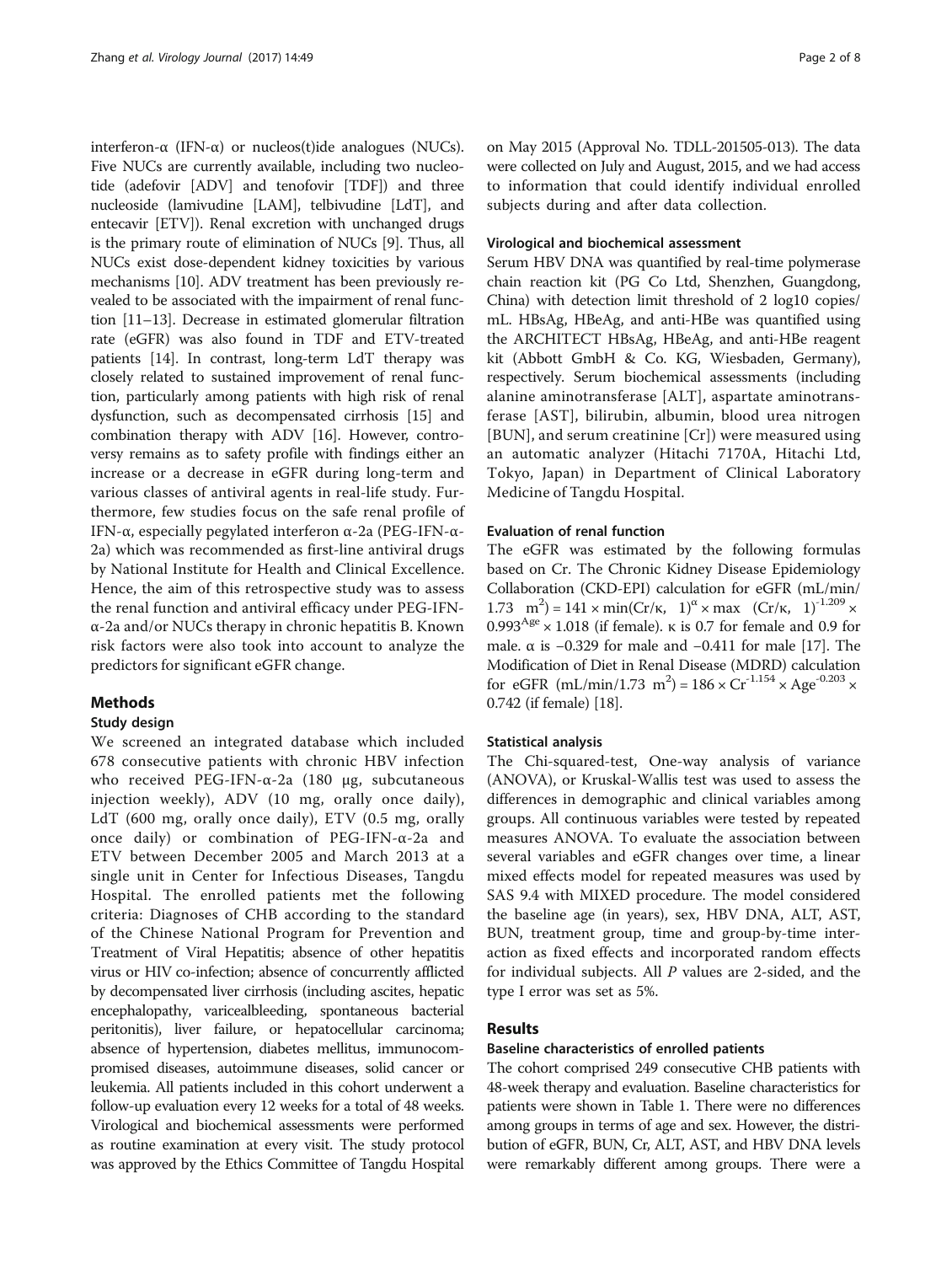<span id="page-2-0"></span>

|  | Table 1 Characteristics of 249 chronic HBV-infected patients treated with pegylated interferon a-2a or nucleos(t)ide analogues |  |  |  |  |
|--|--------------------------------------------------------------------------------------------------------------------------------|--|--|--|--|
|--|--------------------------------------------------------------------------------------------------------------------------------|--|--|--|--|

| Characteristics                            | <b>ADV</b>        | ETV               | LdT               | PEG-IFN-a-2a<br>(treatment naïve) | PEG-IFN-a-2a<br>(ETV experienced) | $P$ value               |
|--------------------------------------------|-------------------|-------------------|-------------------|-----------------------------------|-----------------------------------|-------------------------|
| Patients (n)                               | 72                | 58                | 53                | 39                                | 27                                |                         |
| Age (year)                                 | $28.69 \pm 8.09$  | $30.29 \pm 8.55$  | $28.62 \pm 8.73$  | $27.33 \pm 6.47$                  | $30.11 \pm 9.81$                  | $0.579$ <sup>a</sup>    |
| Male sex $[n (%)]$                         | 59(81.94%)        | 48(82.76%)        | 35(66.04%)        | 31(79.49%)                        | 22(81.48%)                        | 0.904 <sup>b</sup>      |
| HBV DNA (log10 copies/ml)                  | $7.40 \pm 0.94$   | $7.58 \pm 1.53$   | $7.87 \pm 1.32$   | $8.17 \pm 1.37$                   | $\langle$ 2                       | 0.019 <sup>a</sup>      |
| ALT (U/L)                                  | $172.5 \pm 173.6$ | $131.9 \pm 128.6$ | $176.1 \pm 145.7$ | $162.6 \pm 92.12$                 | $31.32 \pm 26.32$                 | $< 0.0001$ <sup>c</sup> |
| AST (U/L)                                  | $95.44 \pm 72.68$ | $97.69 + 152.4$   | $122.7 + 133.8$   | $98.10 \pm 55.33$                 | $29.25 + 10.92$                   | $< 0.0001$ <sup>c</sup> |
| BUN (mmol/L)                               | $4.45 + 0.98$     | $4.37 + 1.10$     | $4.68 \pm 1.27$   | $4.87 + 1.16$                     | $5.16 \pm 1.34$                   | $0.025^{\circ}$         |
| $Cr$ (mg/dl)                               | $0.93 \pm 0.11$   | $0.75 \pm 0.12$   | $0.74 \pm 0.13$   | $0.75 \pm 0.11$                   | $0.77 \pm 0.13$                   | < 0.0001 <sup>a</sup>   |
| CKD-EPI eGFR (mL/min/1.73 m <sup>2</sup> ) | $106.3 + 13.99$   | $121.2 + 10.38$   | $121.5 \pm 11.21$ | $123.1 + 9.64$                    | $120.1 \pm 11.50$                 | < 0.0001 <sup>a</sup>   |
| MDRD eGFR (mL/min/1.73 m <sup>2</sup> )    | $100.00 + 14.68$  | $127.7 + 22.13$   | $126.4 + 20.96$   | $127.4 + 20.16$                   | $125.1 + 22.69$                   | < 0.0001 <sup>a</sup>   |

Values are presented as mean ± SD or *n* (percentage). <sup>a</sup>One-way ANOVA test. <sup>b</sup>Chi-squared test. <sup>c</sup> Kruskal-Wallis test<br>

total of 66 enrolled CHB patients with PEG-IFN-α-2a therapy, including 39 of treatment naïve patients and 27 of ETV-experienced patients. ETV experienced patients received more than 3 years therapy with ETV, and then switched to PEG-IFN- $α$ -2a therapy. These patients were demonstrated with undetectable viral replication and HBeAg negative in the serum, and only four of them suffered with abnormal aminotransferase levels. All other 222 CHB patients were positive for HBeAg and treatment-naïve for NUCs or IFNs. The mean baseline eGFR was highest in patients with PEG-IFN-α-2a therapy and was lowest in patients with ADV treatment based on CKD-EPI calculation. Based on CKD-EPI formula, only seven patients revealed an eGFR less than 90 mL/min/1.73 m<sup>2</sup>, and no patients showed a baseline eGFR less than 60 mL/min/ 1.73 m<sup>2</sup>. Based on MDRD formula, sixteen patients showed an eGFR less than 90 mL/min/1.73  $m^2$ , with one patients with baseline eGFR of 59.58 mL/min/1.73 m<sup>2</sup>.

# Virological, biochemical, and serological responses

The HBV DNA decreased in CHB patients received anti-HBV therapy. Patients who switched to PEG-IFN-α-2a therapy demonstrated continuous inhibition of viral replication during treatment. Furthermore, greater proportions of patients with ETV (62.1%) and LdT (60.4%) therapy showed significantly higher virological responses (VR) compared with naïve patients received ADV (25.0%) or PEG-IFN-α-2a (38.5%) at 48 weeks of therapy ( $P < 0.0001$ , Fig. [1a](#page-3-0)). At 48 weeks of therapy, a total of 21 patients (14 of ADV, 1 of ETV, and 6 of LdT therapy) revealed virological breakthrough, which was defined as an increase in HBV DNA levels to greater than 1 log10 copies/ml from nadir on at least two consecutive occasions. Direct sequencing demonstrated genotypic resistance to NUCs in 15 patients within those who suffered with virological breakthrough. Four ETV-experienced patients who revealed elevated ALT at baseline achieved biochemical response (BR) with normal ALT levels at 48 weeks of therapy. BR rates showed similar trends to VR among other four groups. Both ETV (63.8%) and LdT (75.5%) therapy revealed remarkable higher BR rates compared with patients received ADV (36.1%) or PEG-IFN-α-2a (33.3%) at 48 weeks of therapy  $(P < 0.0001$ , Fig. [1b](#page-3-0)). Moreover, greater proportions of patients who received PEG-IFN-α-2a (17.9%) and LdT (11.3%) therapy showed higher HBeAg loss rates compared with ADV (2.78%) or ETV (5.17%) therapy at week 48 ( $P = 0.027$ , Fig. [1c\)](#page-3-0). Meanwhile, Four patients (1 in LdT and 3 in PEG-IFN-α-2a treatment) revealed HBeAg/anti-HBe seroconversion (Fig. [1d](#page-3-0)). However, HBsAg loss was not observed in NUCs-treated patients. One treatment-naïve and four ETV-experienced patients with PEG-IFN-α-2a therapy demonstrated HBsAg loss during therapy.

# Maintenance of eGFR improvement in PEG-IFN-α-2a therapy for CHB

Based on the MDRD formula, a total of eighteen patients (14 receiving ADV therapy and 4 receiving ETV therapy) demonstrated renal dysfunction after anti-viral therapy. The changes in renal function (including BUN, Cr, and eGFR) were evaluated using repeated measures ANOVA which represented the matched values in different time points. Results with CKD-EPI and MDRD equations were comparable for eGFR changes during the 48 weeks of therapy. There were no significant differences in eGFR during either ADV or ETV treatment based on CKD-EPI (Fig. [2a](#page-3-0)) and MDRD formula (Fig. [2b\)](#page-3-0). As expected, renal function steadily improved in LdT-treated CHB patients, and markers for renal function were improved at week 48 for patients with LdT therapy [eGFR (CKD-EPI) changes: +3.8 mL/min/1.73 m<sup>2</sup>,  $P = 0.0006$ , Fig. [2a](#page-3-0); eGFR (MDRD) changes:  $+11.6$  mL/min/1.73 m<sup>2</sup>,  $P = 0.0004$ , Fig. [2b](#page-3-0)]. Interestingly, eGFR increased rapidly at week 12 [eGFR (CKD-EPI) changes:  $+3.9 \text{ mL/min}/1.73 \text{ m}^2$ ,  $P < 0.0001$ ,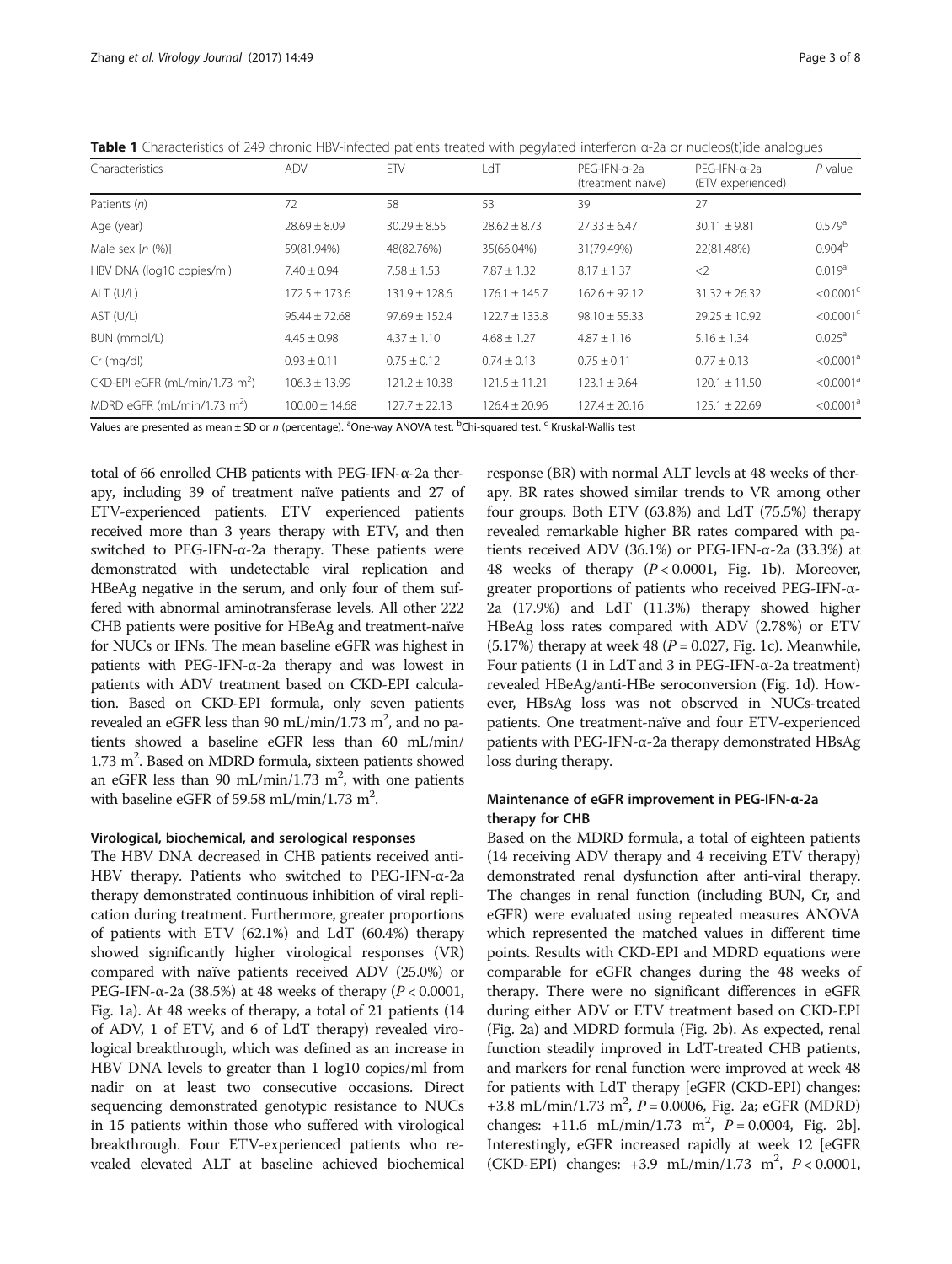<span id="page-3-0"></span>

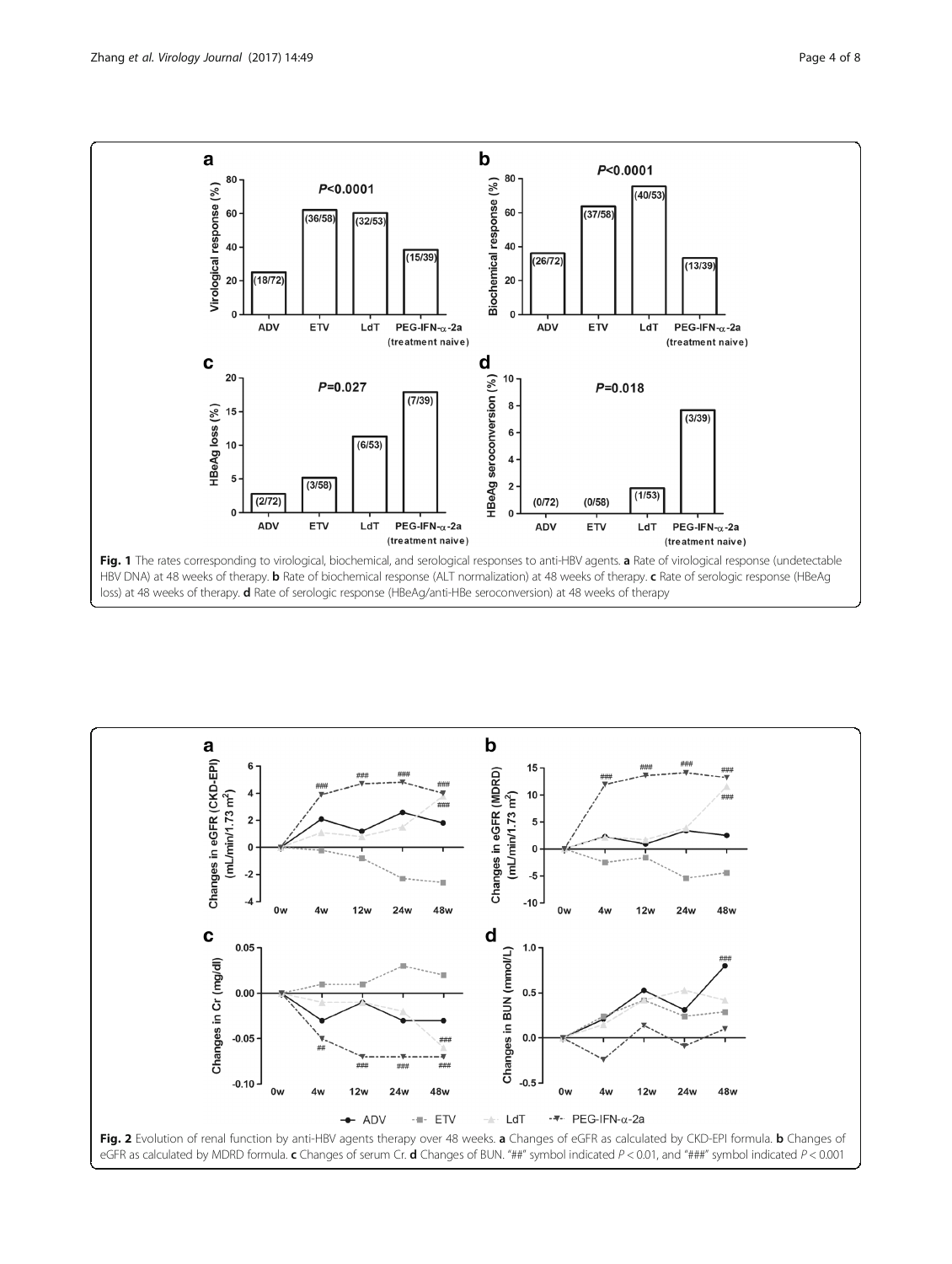Fig. [2a;](#page-3-0) eGFR (MDRD) changes:  $+11.9$  mL/min/1.73 m<sup>2</sup>,  $P < 0.0001$ , Fig. [2b](#page-3-0)], and remained in relatively high levels in all 66 patients (39 of treatment naïve and 27 of ETVexperienced) with PEG-IFN-α-2a therapy. eGFR achieved  $125.9 \pm 11.37 \text{ mL/min}/1.73 \text{ m}^2 \text{ (CKD-EPI)}$  and  $140.0 \pm 1.37 \text{ mL/min}$ 24.06 mL/min/1.73 m<sup>2</sup> (MDRD) at the end of PEG-IFNα-2a therapy, respectively. Serum Cr revealed similar improved trends with eGFR changes (Fig. [2c\)](#page-3-0). BUN level increased with mean changes of +0.85 mmol/L in ADVtreated patients at week 48 (Fig. [2d](#page-3-0)).

We further investigated the eGFR changes in treatment naïve and ETV-experienced patients with PEG-IFN-α-2a therapy. A steady increase in eGFR from baseline was observed in both subgroups. There was a remarkable elevation of eGFR at week 12 and continuously improved [treatment-naïve: eGFR (CKD-EPI) changes: +4.9 mL/ min/1.73 m<sup>2</sup>, P < 0.0001, Fig. 3a; eGFR (MDRD) changes:  $+16.9$  mL/min/1.73 m<sup>2</sup>,  $P < 0.0001$ , Fig. 3b. ETV-experienced: eGFR (CKD-EPI) changes: +2.7 mL/  $\min/1.73 \text{ m}^2$ ,  $P = 0.005$ , Fig. 3a; eGFR (MDRD) changes: +8.8 mL/min/1.73 m<sup>2</sup>,  $P = 0.0059$ , Fig. 3b]. Moreover, there were no differences in eGFR levels in each observation points in these two subgroups  $(P > 0.05)$ .

### Predictors of significant eGFR change

We entered all variables, including treatment group time and group-by-time interaction as fixed effects and incorporated random effects in the linear mixed model accounting for repeated measures. Previous studies have been demonstrated that LdT therapy was associated with the improvement of renal function in CHB patients [[15](#page-6-0), [16, 19](#page-6-0)–[22](#page-6-0)]. Furthermore, repeated measures ANOVA also showed an increased eGFR in LdT-treated patients in our study. Thus, LdT therapy was set as reference in this model. Results with CKD-EPI and MDRD equations were also comparable for the predictors of eGFR changes. We found that age, BUN, and ADV administration were significant predictors for decrease eGFR over time

(Table [2\)](#page-5-0). Among these variables, ADV administration was most capable of predicting eGFR decreases in CHB patients [estimated value of -14.522 (CKD-EPI) or −27.352 (MDRD), P < 0.0001]. Interestingly, treatment with PEG-IFN-α-2a in treatment-naïve patients was observed to be positively influenced eGFR values over time with statistically significant [estimated value of 2.766 (CKD-EPI) or 7.365 (MDRD),  $P = 0.035$  and =0.036, respectively]. Furthermore, The changes of eGFR over time was not significantly associated with the reduction in both HBV DNA and aminotransferase.

### **Discussion**

HBV replication was directly associated with chronic pathological injury in kidney since HBV DNA could be detected in renal tubular cells of HBV related glomerulonephritis [[23\]](#page-7-0). Thus, chronic hepatitis B increased the risk of end-stage renal diseases [[24](#page-7-0)]. The current study was designed to assess renal function of CHB patients who were treated with PEG-IFN-α-2a or NUCs. A novel and important finding was that eGFR improved significantly in patients with PEG-IFN-α-2a therapy over 48 weeks. While LdT treatment was known to reveal the renal protective effect, ADV therapy showed a strong nephrotoxicity based on the eGFR decrease using the linear mixed effects model for repeated measure. The eGFR remained stable in patients with ETV treatment. Age and BUN were notable negative predictive factors for eGFR changes.

To the best of our knowledge, this is the first study on the effect of renal function with pegylated interferon therapy for HBV monoinfection. Remarkable elevations in eGFR were observed in both treatment-naïve and ETV-experienced CHB patients who received PEG-IFNα-2a monotherapy. Interestingly, linear mixed effects model for repeated measures in the individual variations of eGFR also indicated the renoprotective function in PEG-IFN-α-2a-treated patients. Our results were in line

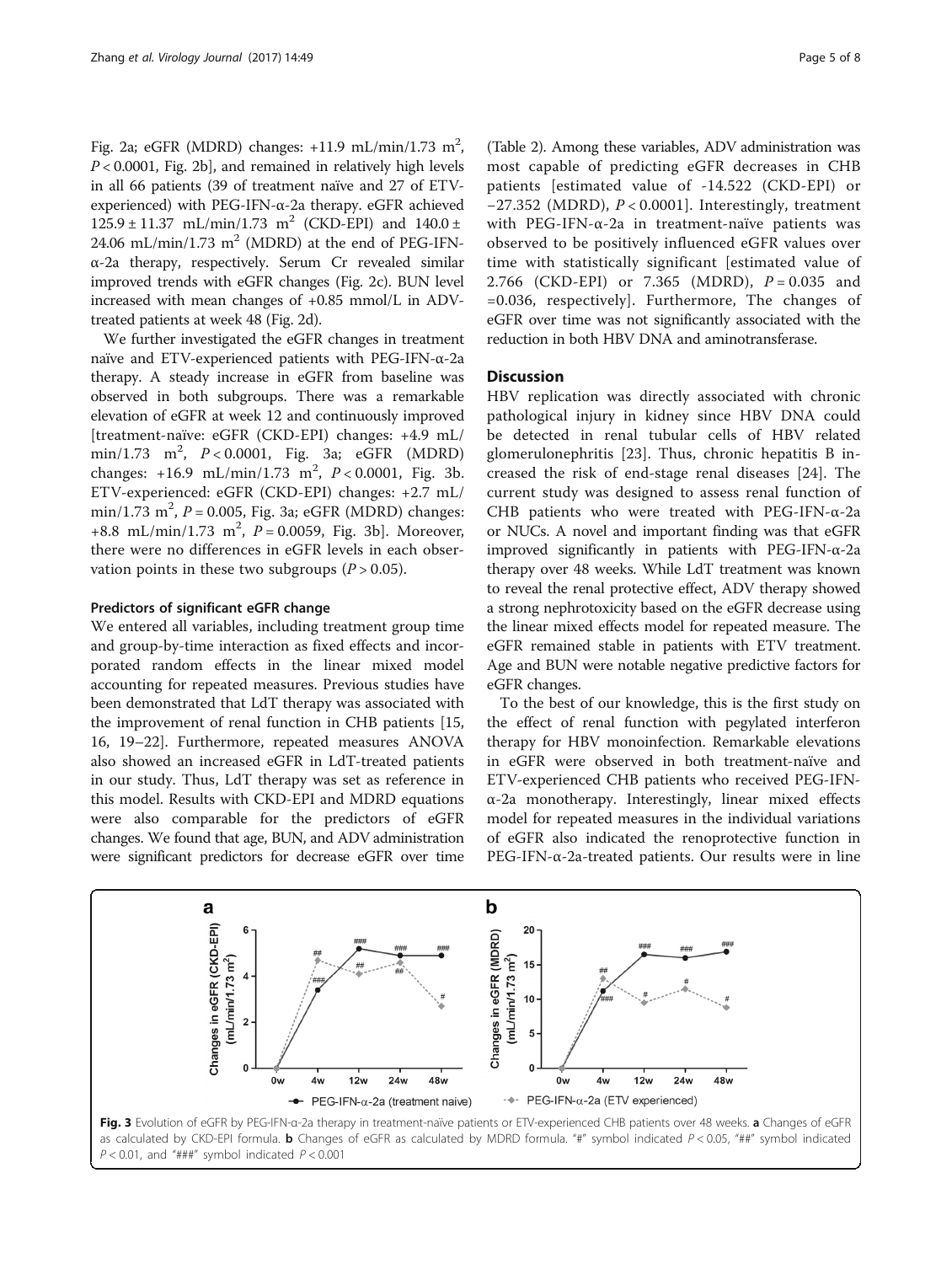|                | eGFR (CKD-EPI) |                |                        | eGFR (MDRD) |                |                        |  |
|----------------|----------------|----------------|------------------------|-------------|----------------|------------------------|--|
|                | Estimate       | Standard error | $P$ value <sup>a</sup> | Estimate    | Standard error | $P$ value <sup>a</sup> |  |
| Age            | $-0.907$       | 0.055          | < 0.0001               | $-0.933$    | 0.122          | < 0.0001               |  |
| Sex            | 1.410          | 1.105          | 0.203                  | 4.916       | 2.473          | 0.048                  |  |
| <b>HBV DNA</b> | 0.211          | 0.214          | 0.325                  | 0.502       | 0.573          | 0.382                  |  |
| ALT            | $-0.006$       | 0.004          | 0.102                  | $-0.014$    | 0.009          | 0.146                  |  |
| AST            | 0.006          | 0.005          | 0.254                  | 0.014       | 0.013          | 0.296                  |  |
| <b>BUN</b>     | $-0.492$       | 0.107          | < 0.0001               | $-1.028$    | 0.266          | 0.0001                 |  |
| ADV            | $-14.522$      | 1.397          | < 0.0001               | $-27.352$   | 2.759          | < 0.0001               |  |
| ETV            | 1.595          | 1.430          | 0.266                  | 1.963       | 3.640          | 0.590                  |  |
| PEG-IFN-a-2a   | 2.766          | 1.306          | 0.035                  | 7.365       | 3.496          | 0.036                  |  |

<span id="page-5-0"></span>Table 2 Predictors of eGFR changes

<sup>a</sup>Results from the linear mixed effects model for repeated measures. LdT therapy was set as reference

with a previous study showing an increase in eGFR for patients with hepatitis B/D virus co-infection who received 48-week PEG-IFN-α-2a therapy [[13\]](#page-6-0). The elevation of eGFR in LdT-treated patients was also consistent with several previous studies [[15, 16](#page-6-0), [20\]](#page-6-0). Moreover, the improvement of renal function in LdT based therapy was not remarkably associated with inhibition of HBV replication [\[15, 16](#page-6-0)], and our study in PEG-IFN- $α$ -2a based treatment demonstrated a similar trend because the baseline HBV DNA levels in all of the ETV-experienced patients were under the limitation of detection from baseline to 48 weeks of therapy. Furthermore, it is generally elucidated that deposition of immune complexes of HBV antigens and host antibodies mediate most glomerular injuries [\[25\]](#page-7-0). More recent study on HBV-associated membranous nephropathy revealed that the percentage of CD4 + CXCR5+ follicular T helper (Tfh) cells was negatively correlated with the value of eGFR [[26](#page-7-0)]. Li et al. [[27](#page-7-0)] also indicated that circulating CD4<sup>+</sup>CXCR5<sup>+</sup> Tfh cells contributed to LdT-induced HBeAg seroconversion. This might indicate that the increase in eGFR was a direct beneficial effect from PEG-IFN-α-2a itself rather than an indirect effect by suppression of viral replication. It was reported that both PEG-IFN-α-2a and LdT demonstrated immnunomodulatory properties to control viral replication by activation of cellular and humoral immunity [[28\]](#page-7-0) and suppression of negative regulators [[29](#page-7-0)]. Thus, we assumed that the immnunomodulatory role of PEG-IFN-α-2a and LdT may partially contribute to the increase of eGFR. However, the specific mechanisms by which PEG-IFN-α-2a and LdT exert their renoprotective effects were still unclear and remains to be clarified in future studies.

Mederacke et al. [\[13\]](#page-6-0) revealed a decrease in eGFR during PEG-IFN-α-2a/ADV combination and ADV monotherapy for hepatitis B/D virus co-infection. We showed that ADV administration was most capable negative predictor for eGFR decrease for HBV monoinfection, consistent with the previous studies in different ethnic origins [[4](#page-6-0), [11](#page-6-0)–[13](#page-6-0), [20](#page-6-0)]. The nephrptoxicity of ADV was partly due to the inhibition of mitochondrial DNA replication during renal excretion [[30](#page-7-0)], which leaded to dysfunction of mitochondrion and potentially caused clinical adverse events [\[9\]](#page-6-0). Meanwhile, TDF, which was also a nucleotide analogue as ADV, showed different safety renal profiles in several previous studies. An increase in serum Cr of more than 0.5 mg/dL in fewer than 1% of patients during 3-year TDF therapy [\[31\]](#page-7-0), and renal impairment was detected in response to TDF treatment [[4](#page-6-0)]. Significant elevation of serum Cr was commonly found in both ETV and TDF treatments in another study [\[14](#page-6-0)]. However, TDF was just approved for CHB treatment in China in June, 2014. There was no follow-up data for patients with TDF therapy for analysis in the present study. Previous study indicated similar risk of renal events in CHB patients with TDF or ETV treatment, showing that increase in serum Cr was more frequent with ETV than TDF [\[14](#page-6-0)]. Our results demonstrated minor kidney dysfunction for ETV monotherapy. Further studies on the changes in eGFR in patients with combination therapy of PEG-IFN-α-2a and NUCs should be performed to investigate the predominant renoprotective or impairment effects of anti-HBV agents.

This study has several limitations. This was a retrospective analysis of renal function by evaluation of eGFR, although data were derived from prospective study and all patients were well followed-up during the observational period. The enrolled patients was relatively young with most patients less than 50 years old, and only the baseline eGFR levels in ADV treated patients was low. Sixteen ADV treated patients were in CKD stage 2 or 3 with eGFR less than 90 mL/min/1.73 m<sup>2</sup> at baseline based on MDRD formula. Furthermore, The limited number of enrolled patients and relatively short observational time for 48 weeks may also represent restrictions of our study. Thus, we used a linear mixed effects model for repeated measure to evaluate the individual variations of eGFR. Furthermore, no routine urine tests were performed during the study. Levels of serum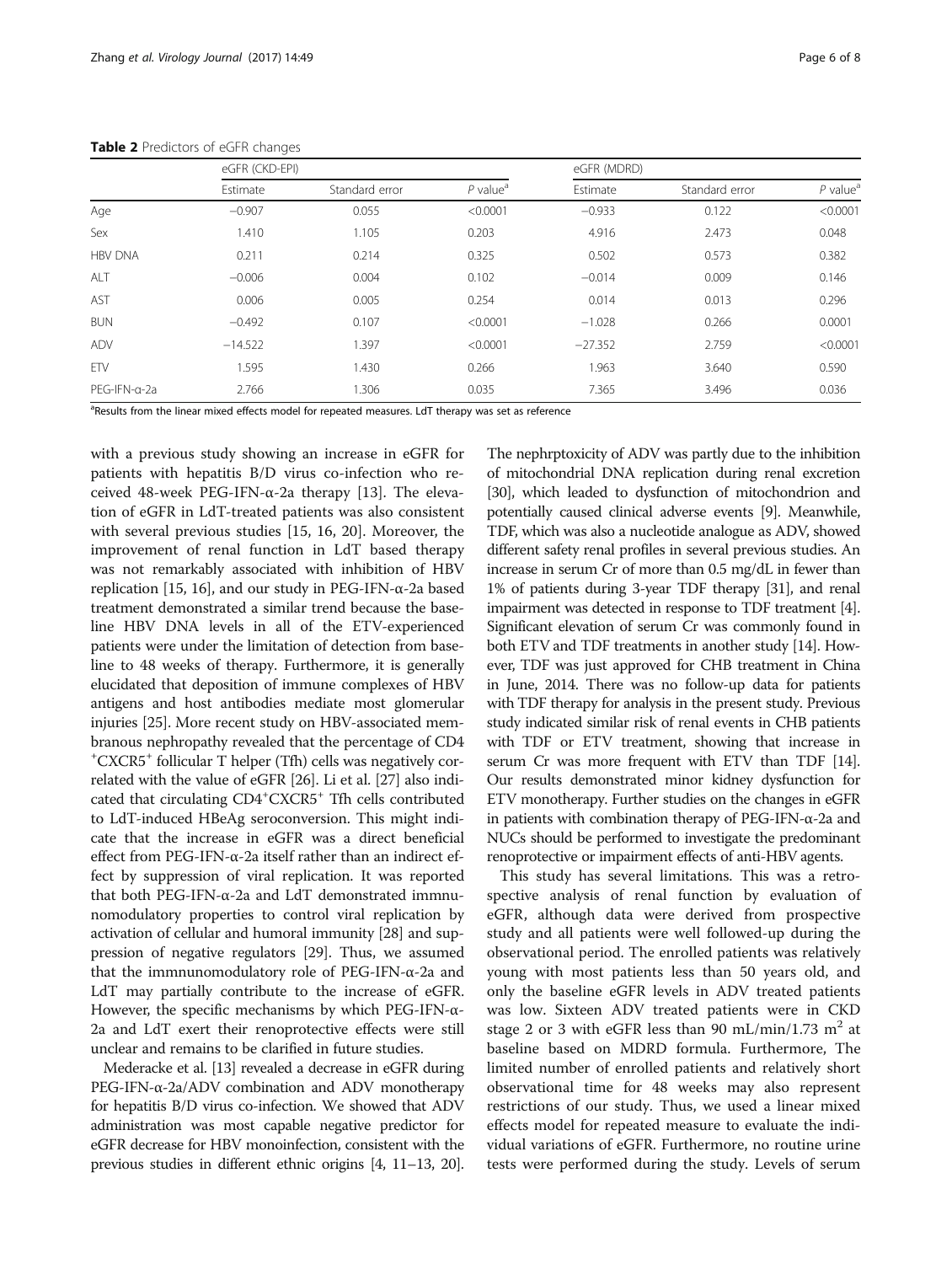<span id="page-6-0"></span>Cr and changes of eGFR are late markers of renal impairment [4], which presumably secondarily after proximal tubular dysfunction. Nucleotide such as TDF and ADV tend to be more harmful to tubular than glomerular cells in both HBV and HIV infection [9, [32](#page-7-0)]. HBV infection could also induce subtle urinary abonormalities (e.g. proteinuria andhaematuroa) without obvious eGFR decrease in early stage. Thus, the exact impact of specific tubular toxicity of anti-HBV agents cannot be reliably appreciated.

# Conclusion

In conclusion, our results provided the evidence that PEG-IFN-α-2a therapy in CHB patients increased eGFR, thus may associated with renoprotective effects when compared with ADV or ETV therapies in real-life study. The mechanisms underlying the beneficial effects remain to be further investigated.

#### Abbreviations

ADV: Adefovir; ALT: Alanine aminotransferase; AST: Aspartate aminotransferase; BUN: Albumin, blood urea nitrogen; CHB: Chronic hepatitis B; Cr: Creatinine; eGFR: Estimated glomerular filtration rate; ETV: Entecavir; HBV: Hepatitis B virus; HIV: Human immunodeficiency virus; IFN-α: Interferon-α; LAM: Lamivudine; LdT: Telbivudine; NUCs: Nucleos(t)ide analogues; PEG-IFN-α-2a: Pegylated interferon α-2a; TDF: Tenofovir

#### Acknowledgements

Not applicable.

#### Funding

This work was supported by National Science and Technology Major Project of China under grants numbers 2012ZX10002007-001-006 and 2012ZX1000409; and National Natural Science Foundation of China under grants numbers 81671555 and 81302474.

## Availability of data and materials

Not applicable.

#### Authors' contributions

Study concept and design: YZ, JQL and LNL. Acquisition of data: YZ, XWP, LXW, and XW. Analysis and interpretation of the data: YZ, WLZ, XWP, XW, CXH, XFB, LNL, and JQL. Statistical analysis: YZ, SH, and WLZ. Manuscript preparation: YZ, WLZ, and JQL. Study supervision: JQL and LNL. All authors read and approved the final manuscript.

#### Competing interests

The authors declare that they have no competing interests.

#### Consent for publication

Not applicable.

#### Ethics approval and consent to participate

The study protocol was approved by the Ethics Committee of Tangdu Hospital on May 2015 (Approval No. TDLL-201505-013).

#### Author details

<sup>1</sup>Center for Infectious Diseases, Tangdu Hospital, Fourth Military Medical University, 569 Xinsi Rd, Xi'an, China. <sup>2</sup>Department of Epidemiology, School of Public Health, Fourth Military Medical University, Xi'an, China. <sup>3</sup>Department of Oncology, Tangdu Hospital, Fourth Military Medical University, Xi'an, China. <sup>4</sup> Department of Medical Quality Management, Tangdu Hospital, Fourth Military Medical University, Xi'an, China. <sup>5</sup>The First Brigade of Student, Fourth Military Medical University, Xi'an, China. <sup>6</sup>Department of Pharmaceutics, Tangdu Hospital, Fourth Military Medical University, 569 Xinsi Rd, Xi'an, China.

#### References

- 1. Combes B, Shorey J, Barrera A, Stastny P, Eigenbrodt EH, Hull AR, Carter NW. Glomerulonephritis with deposition of Australia antigen-antibody complexes in glomerular basement membrane. Lancet. 1971;2:234–7.
- 2. Appel G. Viral infections and the kidney: HIV, hepatitis B, and hepatitis C. Cleve Clin J Med. 2007;74:353–60.
- 3. Lai KN, Li PK, Lui SF, Au TC, Tam JS, Tong KL, Lai FM. Membranous nephropathy related to hepatitis B virus in adults. N Engl J Med. 1991;324:1457–63.
- 4. Mallet V, Schwarzinger M, Vallet-Pichard A, Fontaine H, Corouge M, Sogni P, Pol S. Effect of nucleoside and nucleotide analogues on renal function in patients with chronic hepatitis B virus monoinfection. Clin Gastroenterol Hepatol. 2015;13:1181–8. e1181.
- 5. Jaryal A, Kumar V, Sharma V. Renal disease in patients infected with hepatitis B virus. Trop Gastroenterol. 2015;36:220–8.
- 6. Sarin SK, Kumar M, Lau GK, Abbas Z, Chan HL, Chen CJ, Chen DS, Chen HL, Chen PJ, Chien RN, et al. Asian-Pacific clinical practice guidelines on the management of hepatitis B: a 2015 update. Hepatol Int. 2016;10(1):98.
- 7. Terrault NA, Bzowej NH, Chang KM, Hwang JP, Jonas MM, Murad MH, American Association for the Study of Liver D. AASLD guidelines for treatment of chronic hepatitis B. Hepatology. 2016;63:261–83.
- 8. European Association For The Study Of The L. EASL clinical practice guidelines: Management of chronic hepatitis B virus infection. J Hepatol. 2012;57:167–85.
- 9. Fontana RJ. Side effects of long-term oral antiviral therapy for hepatitis B. Hepatology. 2009;49:S185–195.
- 10. Izzedine H, Launay-Vacher V, Isnard-Bagnis C, Deray G. Antiviral drug-induced kidney and electrolytes disorders. Minerva Urol Nefrol. 2003;55:157–72.
- 11. Ha NB, Ha NB, Garcia RT, Trinh HN, Vu AA, Nguyen HA, Nguyen KK, Levitt BS, Nguyen MH. Renal dysfunction in chronic hepatitis B patients treated with adefovir dipivoxil. Hepatology. 2009;50:727–34.
- 12. Kim YJ, Cho HC, Sinn DH, Gwak GY, Choi MS, Koh KC, Paik SW, Yoo BC, Lee JH. Frequency and risk factors of renal impairment during long-term adefovir dipivoxil treatment in chronic hepatitis B patients. J Gastroenterol Hepatol. 2012;27:306–12.
- 13. Mederacke I, Yurdaydin C, Grosshennig A, Erhardt A, Cakaloglu Y, Yalcin K, Gurel S, Zeuzem S, Zachou K, Chatzikyrkou C, et al. Renal function during treatment with adefovir plus peginterferon alfa-2a vs either drug alone in hepatitis B/D co-infection. J Viral Hepat. 2012;19:387–95.
- 14. Gish RG, Clark MD, Kane SD, Shaw RE, Mangahas MF, Baqai S. Similar risk of renal events among patients treated with tenofovir or entecavir for chronic hepatitis B. Clin Gastroenterol Hepatol. 2012;10:941–6. quiz e968.
- 15. Gane EJ, Deray G, Liaw YF, Lim SG, Lai CL, Rasenack J, Wang Y, Papatheodoridis G, Di Bisceglie A, Buti M, et al. Telbivudine improves renal function in patients with chronic hepatitis B. Gastroenterology. 2014;146:138–46. e135.
- 16. Lee M, Oh S, Lee HJ, Yeum TS, Lee JH, Yu SJ, Kim HY, Yoon JH, Lee HS, Kim YJ. Telbivudine protects renal function in patients with chronic hepatitis B infection in conjunction with adefovir-based combination therapy. J Viral Hepat. 2014;21:873–81.
- 17. Levey AS, Stevens LA, Schmid CH, Zhang YL, Castro 3rd AF, Feldman HI, Kusek JW, Eggers P, Van Lente F, Greene T, et al. A new equation to estimate glomerular filtration rate. Ann Intern Med. 2009;150:604–12.
- 18. Levey AS, Bosch JP, Lewis JB, Greene T, Rogers N, Roth D. A more accurate method to estimate glomerular filtration rate from serum creatinine: a new prediction equation. Modification of Diet in Renal Disease Study Group. Ann Intern Med. 1999;130:461–70.
- 19. Sun J, Xie Q, Tan D, Ning Q, Niu J, Bai X, Fan R, Chen S, Cheng J, Yu Y, et al. The 104-week efficacy and safety of telbivudine-based optimization strategy in chronic hepatitis B patients: a randomized, controlled study. Hepatology. 2014;59:1283–92.
- 20. Qi X, Wang JY, Mao RC, Zhang JM. Impact of nucleos(t)ide analogues on the estimated glomerular filtration rate in patients with chronic hepatitis B: a prospective cohort study in China. J Viral Hepat. 2015;22:46–54.
- 21. Lin CL, Chien RN, Yeh C, Hsu CW, Chang ML, Chen YC, Yeh CT. Significant renoprotective effect of telbivudine during preemptive antiviral therapy in advanced liver cancer patients receiving cisplatin-based chemotherapy: a case–control study. Scand J Gastroenterol. 2014;49:1456–64.
- 22. Qi X, Wang J, Chen L, Huang Y, Qin Y, Mao R, Zhang J. Impact of nucleos(t)ide analogue combination therapy on the estimated